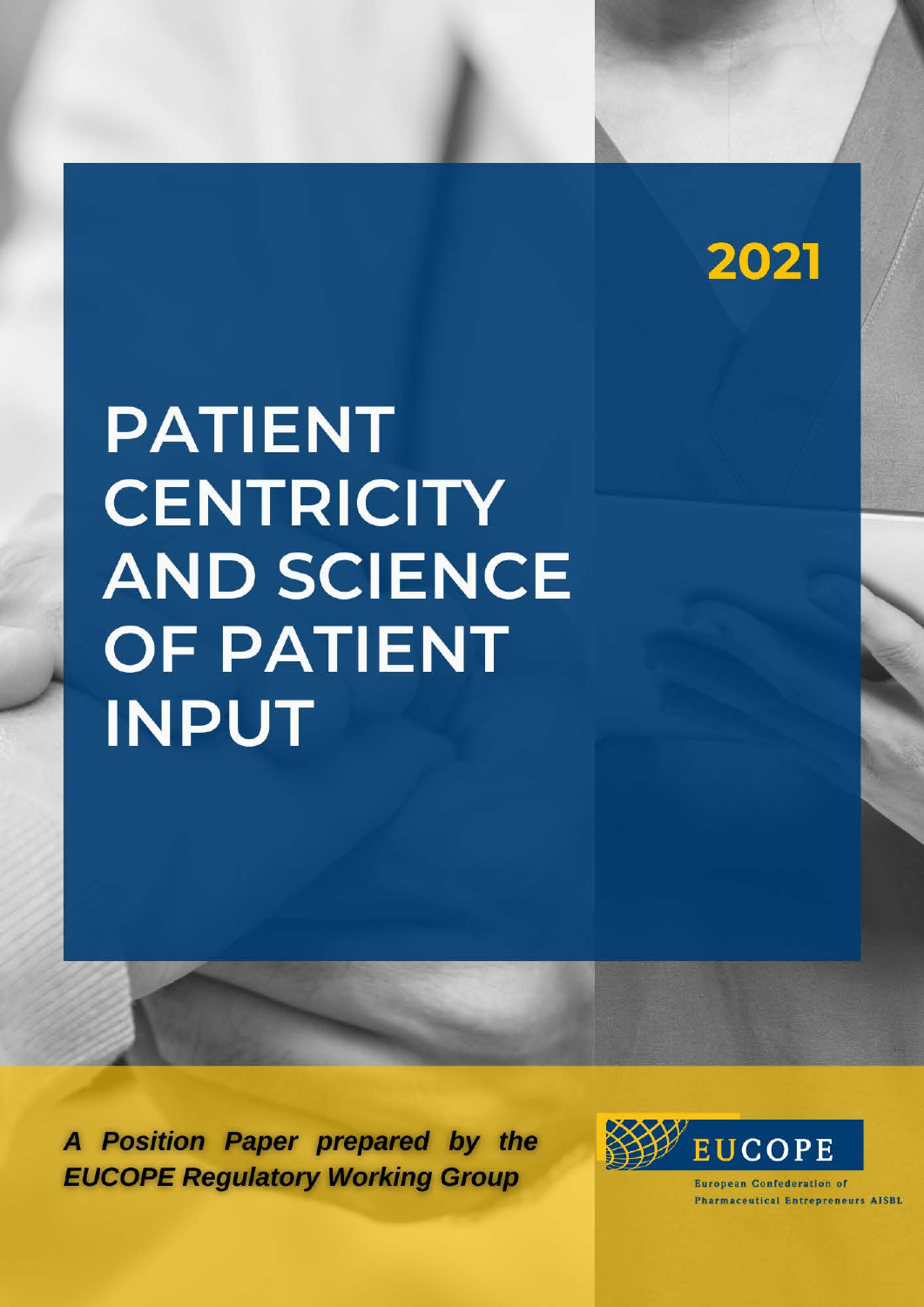

# **EUCOPE POSITION PAPER: PATIENTS CENTRICITY AND SCIENCE OF PATIENT IMPUT**

In the recent years, patients have become increasingly involved and engaged in efforts to inform and improve drug development. In turn, the patient-focused drug development (PFDD) landscape has evolved globally, and has led to significant efforts from various stakeholders, including regulators, to incorporate the patient's voice into drug development and regulatory decision-making (see Annex I). This global focus has provided stakeholders with the understanding of the importance of the patient's unique perspective and it's potential to highlight key needs, and challenges in defining meaningful treatments.

Patient input provides valuable insights on various aspects of drug development including: inform target product profile, enhanced understanding of disease, its impact on patients and treatment burden, considerations related to clinical trial design and selection of meaningful endpoints, and improved understanding of patient's perspectives on a product's benefits and risks to inform the benefit-risk assessment. *Figure 1* illustrates timepoints during the stages of development when patient input may be beneficial.

EMA has made great strides in enhancing the incorporation of patient input into regulatory decision-making, particularly through its patient engagement efforts, by

- including patients in various EMA advisory committees.
- newly proposed one-year pilot to engage with patients and consumer groups early on during CHMP's evaluation of MAAs for Orphan products.

EMA's Regulatory Science Strategy 2025 also highlights EMA's commitments to further advance patientfocused drug development, focusing on both patient engagement and the "science of patient input."

### **OUR CONSIDERATIONS AND RECOMMENDATIONS**

As described above, engagement with patients, can help inform (among other things) trial design, development and selection of COAs and related endpoints, and even the benefit-risk assessments, potentially impacting labelling or patient communication. Although recent years have seen a shift in understanding from stakeholders on the importance of this input, there still remains a need to establish regulatory confidence in the patient input and enhance quality and reliability in the collected patient experience data to inform regulatory decision-making. There is also a need to clearly define how and when (at what stage) to engage patients.

To build on existing efforts and help advance EMA's RSS 2025 goals, EUCOPE would like to propose key considerations and recommendations on two main areas: **Patient Engagement** and the **"Science of Patient Input"**.

The "science of patient input" refers to systematic collection and incorporation of methodologically-sound, robust, fit-for-purpose patient input/patient experience data throughout the drug development lifecycle. To ensure that the data is reliable and good quality and can be used as evidence for drug development and regulatory decision-making, fit-for-purpose methods, approaches, and tools for collecting and incorporating the patient input should be developed and implemented.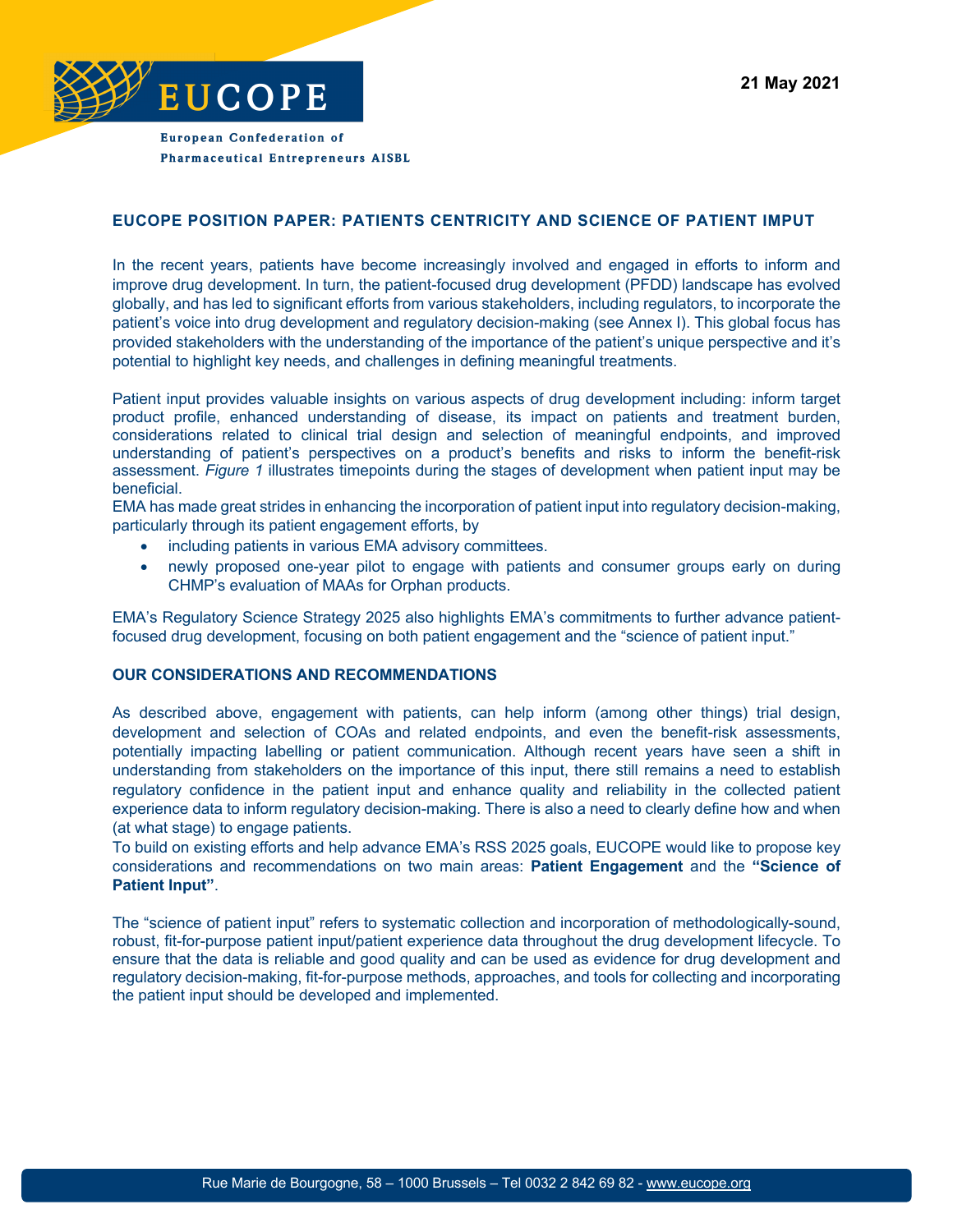



#### *Figure 1: Patient input at different stages of development*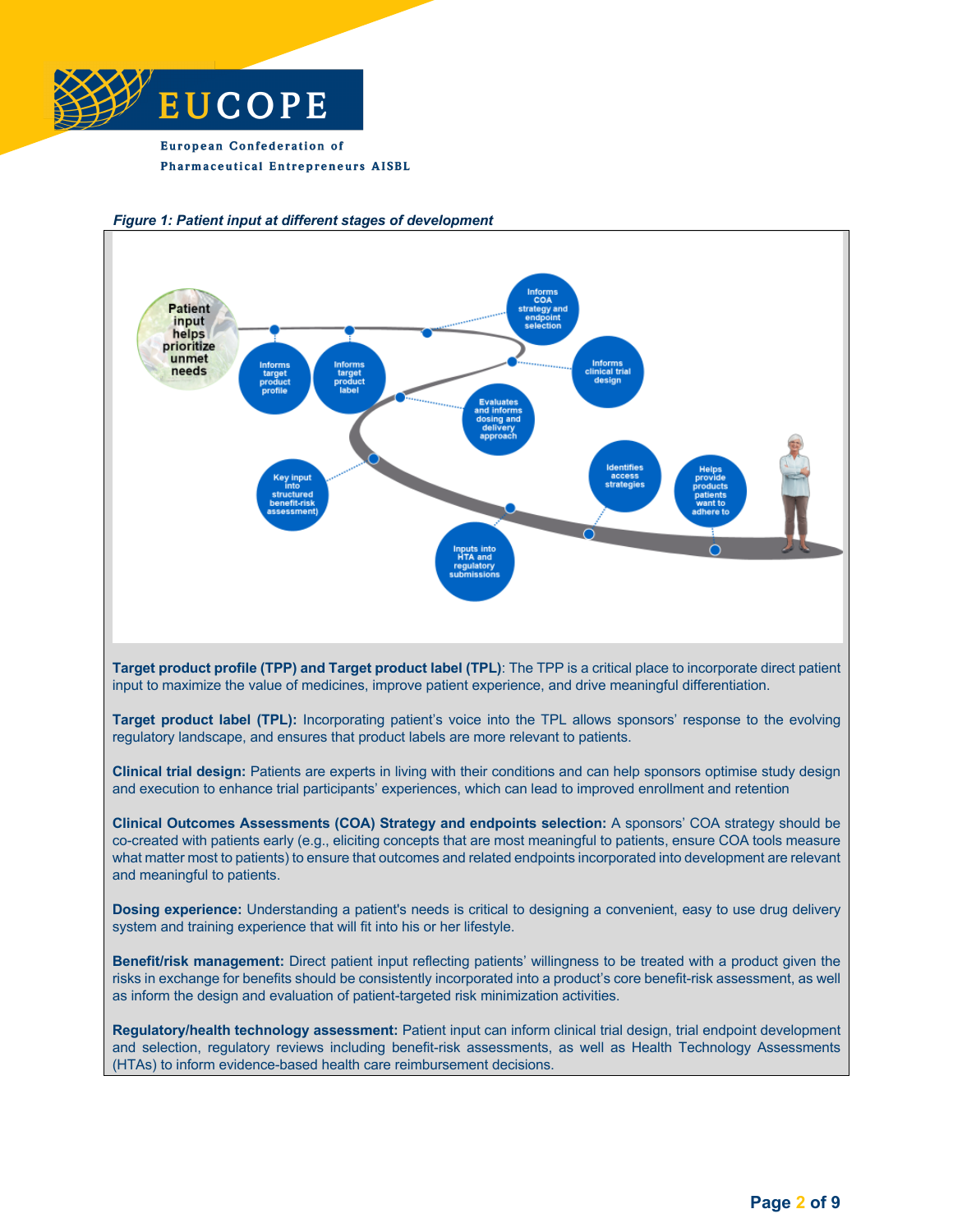

# **DEEP DIVE INTO EUCOPE RECOMMENDATIONS**

#### **Patient Engagement**

Patients are already involved in EMA's activities at different levels. A well structure framework for interaction between EMA and patients and consumers and their organisations outlines the basis for involving patients and consumers in Agency activities. 1

As EMA is continuously acquiring experience from patients' contribution directly to scientific discussions, key aspects are emerging that would define successful engagement. Moreover, continuous monitoring, as recently highlighted by EMA, allows to measure value / impact of such engagement (Figure 2)

#### *Figure 2: Continuous monitoring evolution – extract from 5th EMA R&D platform meeting presentation*



To further optimize interactions between patients, EMA, developers and other stakeholders, EUCOPE suggests to:

1. **Revise the EMA framework of interaction to reflect the evolution of patients' contribution to scientific discussions.** The revised framework would provide further clarity and transparency regarding types of engagements and input from patients that have informed regulatory decision. An

<sup>1</sup> https://www.ema.europa.eu/en/partners-networks/patients-consumers#framework-for-interaction-section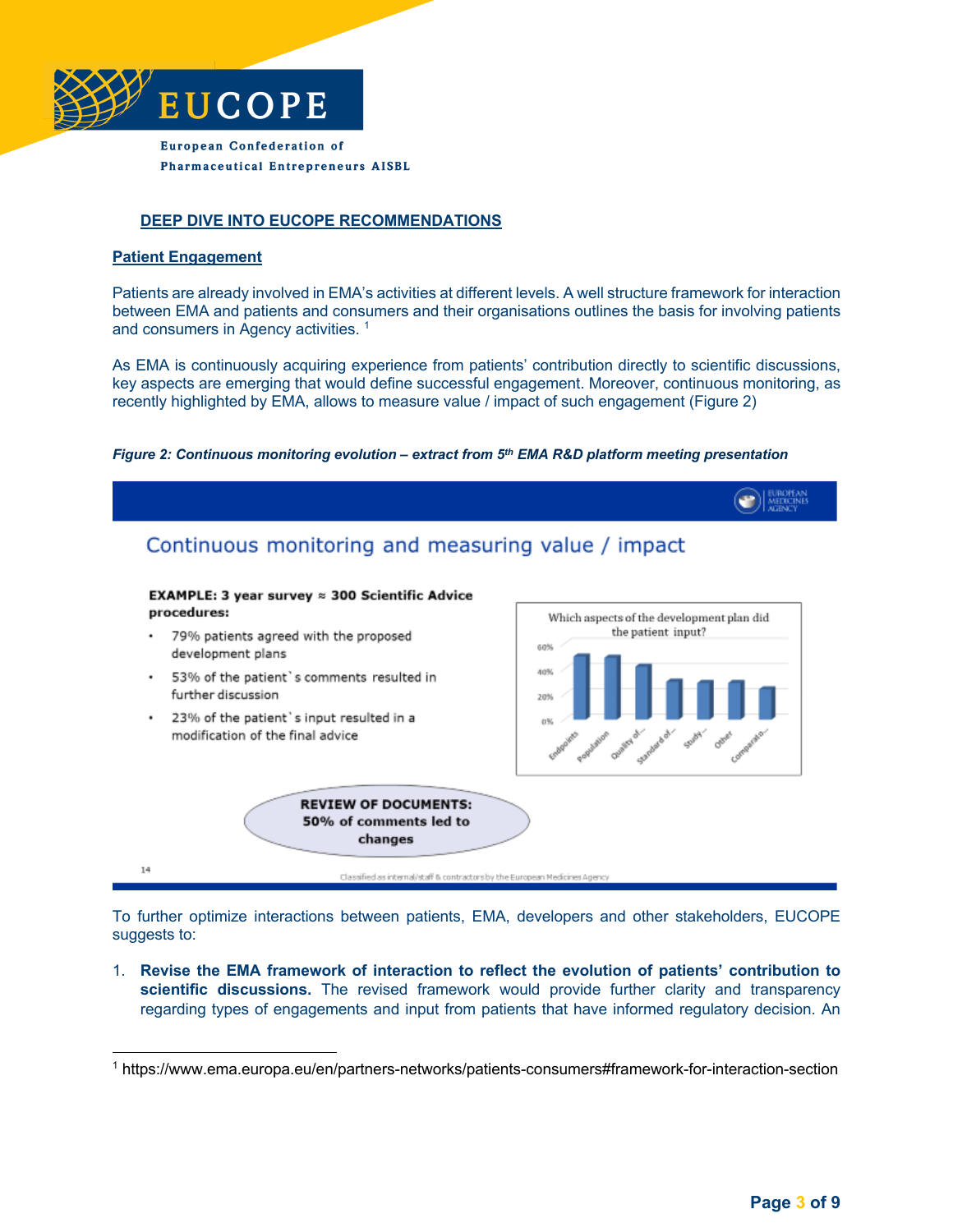

example of practical solutions would be the inclusion of a section in the EPAR of how patient experience data informed regulatory decision-making – case examples/case studies

- 2. We recommend to **actively promote patient engagement throughout drug development** collection of patient perspectives on various disease areas (not product specific) in the pre-competitive space. This process can ensure that patient perspectives on disease and treatment burden are adequately captured early in development.
	- a. Establish two levels of complementary patient engagement:
		- i. enhance generation and use of patient experience data
		- ii. expand methodologies for patient input during regulatory assessments, e.g. systematic early interactions, focus groups, patient preferences
- 3. **Structured patient network** proactive; need to have a representative set of diseases area patients
- 4. **Exchange methodologies across decision makers** (e.g. HTAs)

#### **Science of Patient Input**

To advance the science of patient input and build on the efforts that are already underway, EMA should consider focusing on the following areas:

- 1. **Development of EMA methodological guidelines**: There is an urgent need for the development and use of approaches, tools and methods to systematically collect, analyze and incorporate patient input into drug development and regulatory decision making across all stages of the lifecycle. EMA will start to see an increase in the patient input (patient experience data) that is submitted in marketing applications, which is either collected by sponsors and other key stakeholders. EMA should provide clear guidelines on methodological approaches and considerations to collecting patient experience data, which will guide Sponsors and key stakeholders to gather robust, fit-for-purpose patient experience data. This will ensure regulatory standards are met and enhance regulatory confidence in the quality and reliability of the study and the patient experience data for its use as evidence in regulatory decision-making. In addition, ICH has also endorsed a reflection paper on patient-focused drug development and outlines plans to develop a series of methodological guidelines. Development of EMA guidelines would aptly position EMA at ICH to strategically shape the new guidelines. Specific topics for guidance development should include the following:
	- **a.** *Methods to collect patient input throughout drug development:* This guideline should discuss various methods that could be used when planning to collect patient input, including potential research questions, defining the target population, development of sampling strategy, methods for eliciting information from individuals, best practices in how to do qualitative and quantitative research, conducting interviews, selecting survey questions, identifying when to use various approaches, etc. EMA should also describe how the patient input collected by the outlined methods are considered in regulatory decision-making (e.g., what is the evidentiary standard for the different types of patient input, what is the level of quality and rigor needed for each type of input).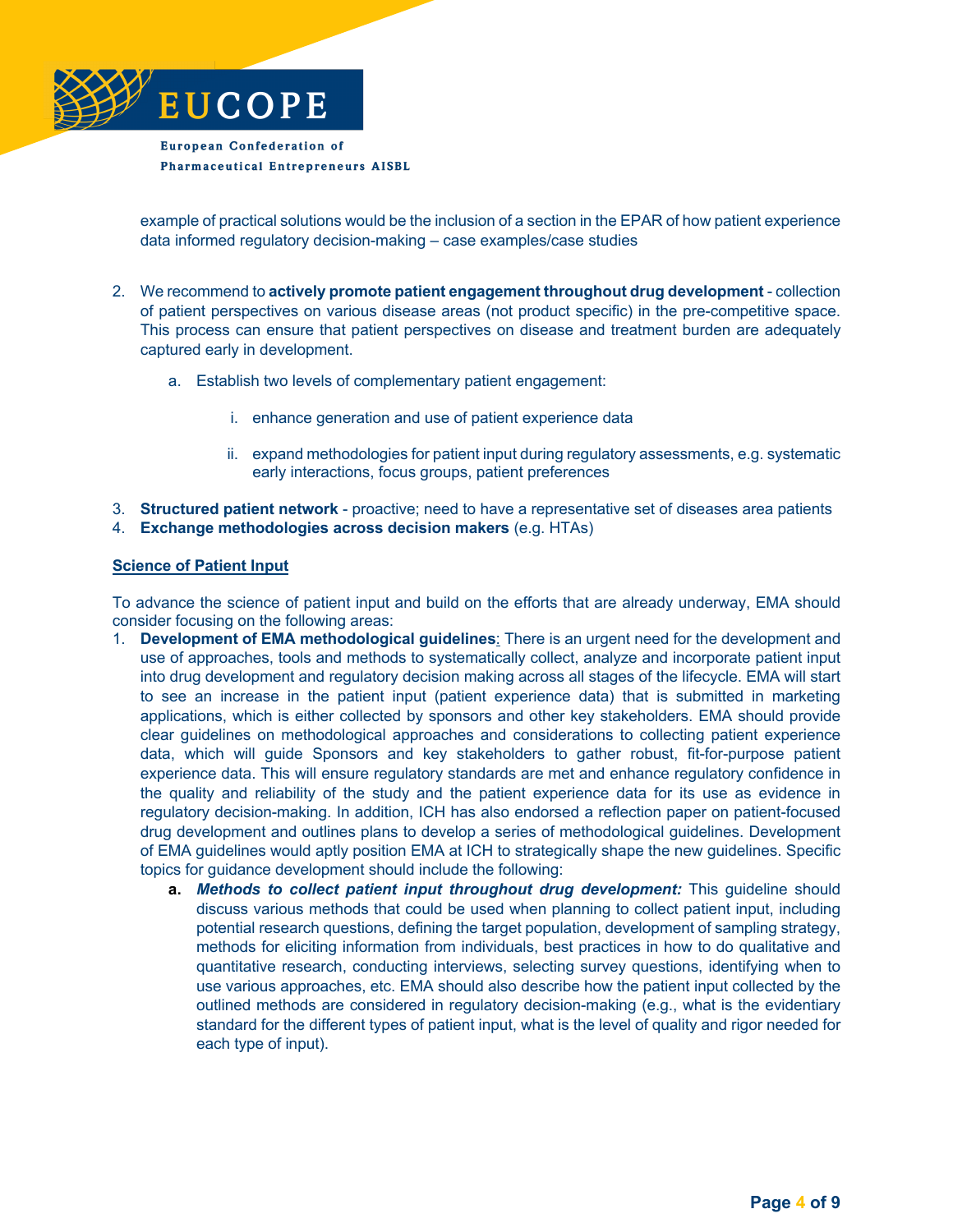

- **b.** Methods to develop, select, or modify clinical outcome assessments and incorporate clinical outcome assessments (COAs) into endpoints for regulatory decision making: This guideline should discuss process for COA development and selection for clinical trials, evaluation of COAs, including development of conceptual framework, generating evidence of context validity, reliability, construct validity and ability to detect change, interpretations of meaningful change; clinical trial design considerations, statistical considerations, etc. The guideline should also discuss considerations for incorporating COAs into endpoints, including determination of endpoint of interest, assessing meaningful within-patient change, use of estimand framework, as appropriate, etc. As appropriate, EMA should consider identifying appropriate timepoints for sponsors to engage with EMA to discuss progress on their development program and obtain early feedback throughout their development program.
- **c.** With the increase in use of COAs in sponsors' drug development programs, there is a need for methodological clarity on approaches to develop and use all types of COAs is critical. Therefore, our recommendation focuses on methodological guideline development for all COAs (PROs, PerfO, ObsRo, ClinRO) and not only PROs. A similar approach has been adopted by other health authorities (e.g., U.S. FDA) and also proposed in the ICH reflection paper on Patient-Focused Drug Development.
- **d.** *Methodological and regulatory consideration for the use of patient preference information in drug development:* This guideline should discuss when and how EMA may consider patient preference information, highlight key methods for conducting patient preference studies and preferred qualities of a patient preference study, how to ensure quality and reliability of study data, regulatory considerations and methodological rigor necessary for considering patient preference information for regulatory decision making, and potential gaps and barriers for inclusion of patient preference information.
- **e.** *Considerations for patient engagement and incorporating patient input into the clinical trial design and conduct*: This guideline should discuss the role of different types of "patients" (e.g., patient advisors, study participants) in informing the design of clinical trials. The guideline should also discuss approaches sponsors may use to engage various types of patients (e.g., Patient Advisory boards) and how the input may inform clinical trial design and conduct (e.g., protocol review, inclusion/exclusion criteria, recruitment/retention strategy).
- 2. **Enhance EMA-Sponsor dialogue, including EMA's scientific advice**: EMA's scientific advice is currently the main tool for Sponsors to obtain advice on their development programs. EUCOPE sees an opportunity to further enhance the advisory platform, in particular when it comes to discussions regarding patient-focused methods and the collection and incorporation of patient input into drug development program. Below are some proposed enhancements:
	- **a.** *Strengthen EMA staff capacity to facilitate development and use of patient-focused methods:* Given the extensive collection and use of patient input and patient-focused methods in drug development, EMA will need to be prepared with the necessary staff expertise and resources to be able to provide constructive advice to Sponsors on their development programs. This could be achieved by establishing a dedicated team composed of EMA's staff with background in psychometrics, statistics, health outcomes research, decision science, etc. With this background, the staff will be able to appropriately advise sponsors and internal review teams on various topics related to patient-focused drug development (e.g., patient input in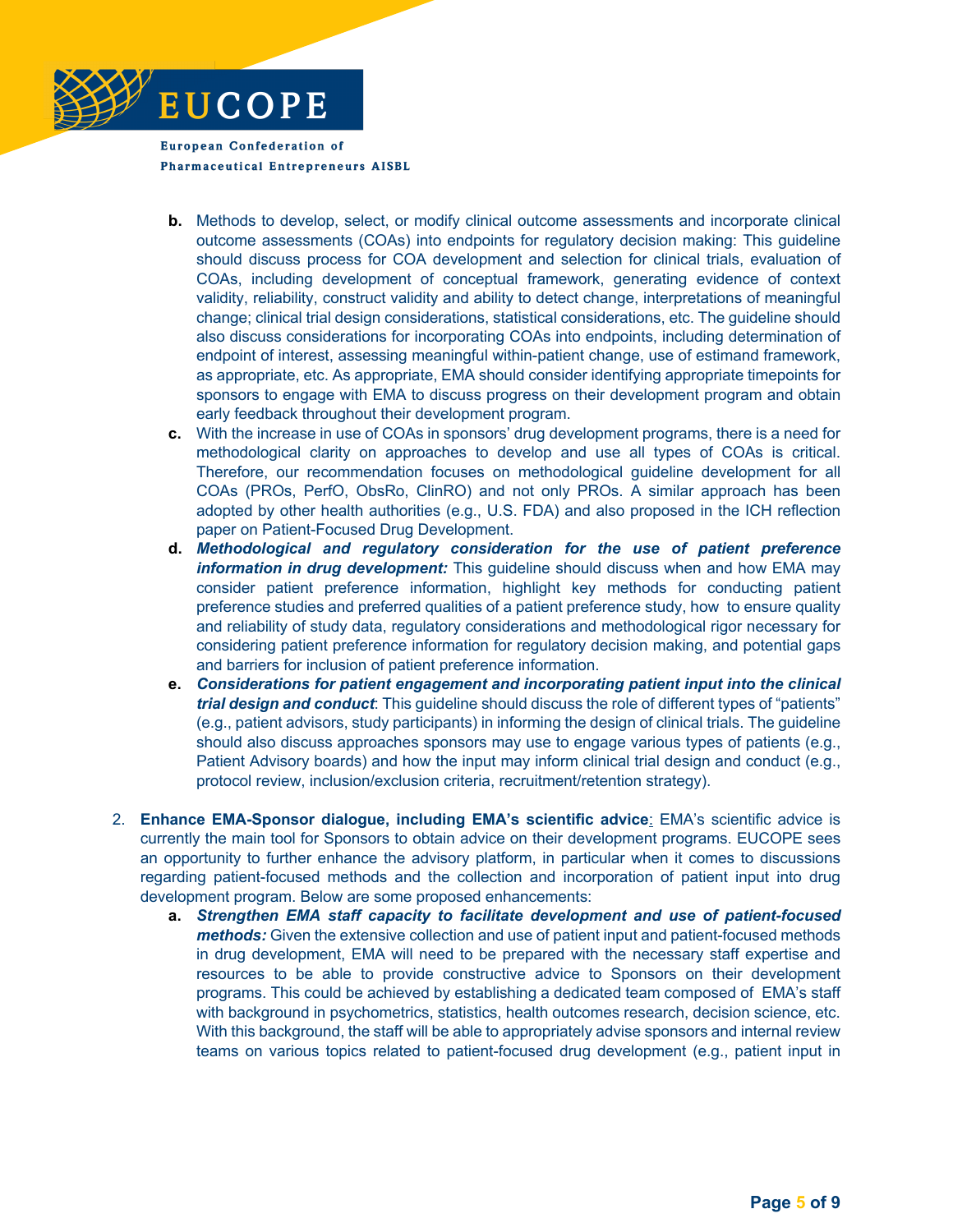

> clinical trials, COA development and selection, patient preference studies, use of digital health technology, etc.) A key responsibility for the staff would be to /actively contribute to scientific advice meetings to advise sponsors developing new tools or collecting patient/ caregiver input to inform their development program. This team may also peer-review marketing applications when the sponsors have submitted patient input.

- **b.** Establish a new EMA-sponsor dialogue platform and related framework dedicated to the discussion of collection and use of patient input in drug development: To ensure efficient and robust discussions between EMA and sponsors, EMA could consider establishing a new dialogue platform (e.g. using regulatory pilots in a 'sandbox' environment or INNO project) dedicated to provide timely development-phase input/advice to sponsors developing or selecting tools, exploring new approaches or planning to collect patient/ caregiver input to inform their development program. EMA could identify critical timepoints in the development pathway when EMA-sponsor interactions may be most meaningful. An outline of types of data and other information that is most appropriate for each meeting would also be beneficial. This would ensure that Sponsors would be able to appropriately time their interactions depending on where they are in their development program, present appropriate data in the meetings and in the final marketing application, and eventually start a dialogue with EMA early and often.
- 3. **Establishment of Public-Private Partnership (PPP) and participation in existing PPPs to support global, strategic, and scientific advancement of the incorporation of patient input into drug development and decision-making**: EMA may consider establishing a public private partnership/multi-stakeholder collaborative; and leverage and further support existing PPPs to lead global, strategic, and scientific advancement of the incorporation of patient input into drug development and decision-making. The PPP may consist of representatives from health authorities, industry, patient groups and academia. The PPP could advance work in areas, including:
	- **a.** *Development of COAs in various therapeutic area:* PPP could conduct a gap analysis and identify therapeutic areas where there is a need for the qualification of PROs and other COAs. Based on the assessment, working groups may be formed to develop COAs that will be publicly available for use in clinical trials by sponsors where COA-based endpoints are used to support product label claims.

In addition, EMA should also consider leveraging and supporting efforts such as Critical Path Institute's (C-PATH) PRO consortium that is working with key stakeholders to develop new COAs in select disease areas. Likewise, EMA should consider actively participating in U.S. FDA efforts to develop standard core COAs and related endpoints for the use in decisionmaking to ensure the core sets are globally acceptable.

**b.** *Advance patient preference methods and studies***:** PPP could lead efforts to identify and address key barriers and opportunities regarding the use of patient preference studies for drug development and regulatory and HTA decision-making (e.g., how to address biases, framing effects, ensure quality and reliability of study data). Recommendations and considerations may be developed and shared publicly. Case studies may also be developed to share learnings from stakeholders which could inform future EMA guideline development efforts in this area. Any work that the PPP takes on should not be duplicative but complementary to and leverage efforts by IMI PREFER, ISPOR, CIOMS, Patient Focused Medicines Development (PFMD) etc.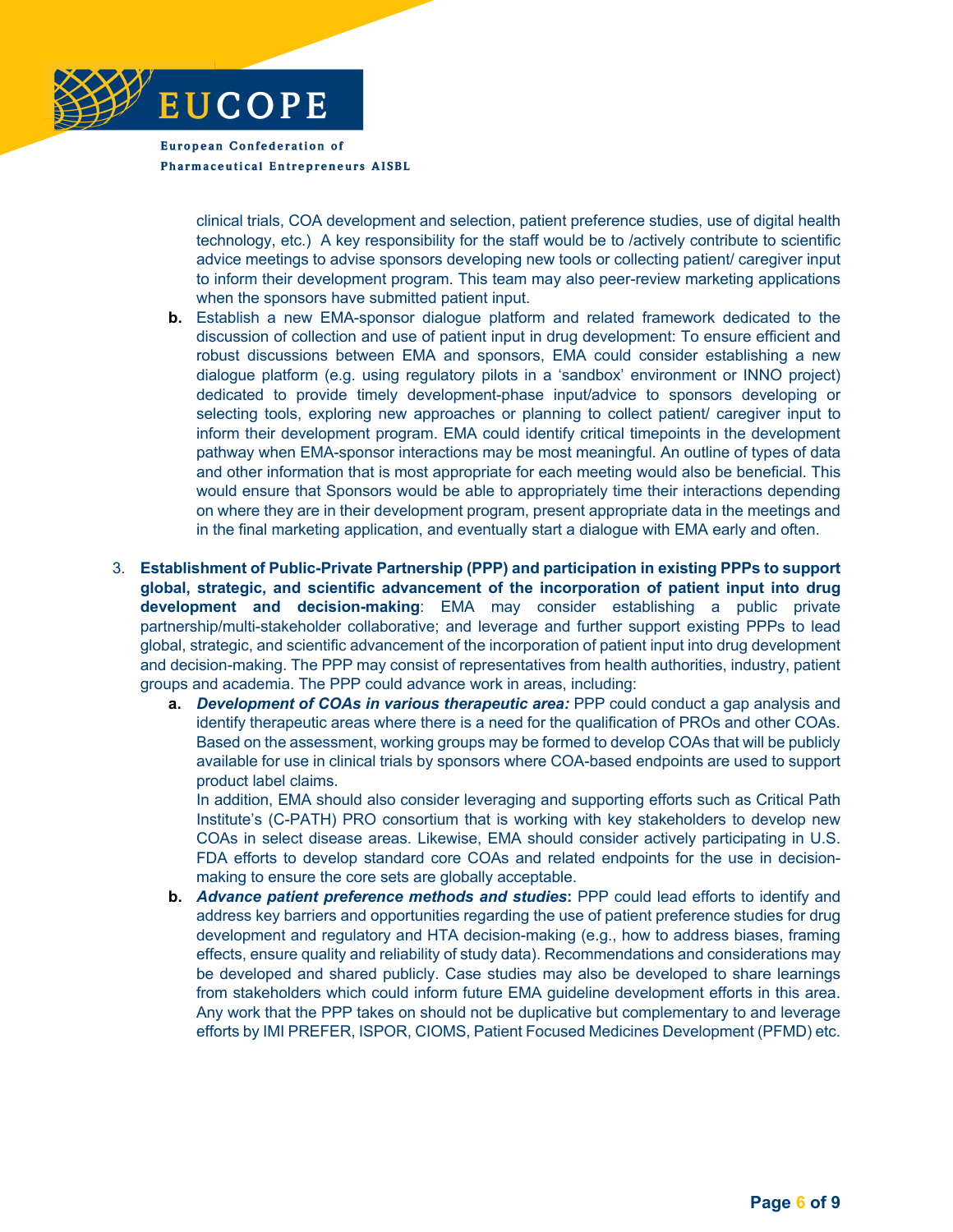

- **c.** *Patient input in HTA decision-making***:** the level of patient engagement by the different HTAs varies, (e.g. in France HAS, Germany G-BA, UK NICE). We recognize the importance of including patient perspective in HTAs assessment as it ensures that patient input (e.g., patient preferences) are considered in value assessments of new therapeutic options. It is also important that the approach for such patient engagement is aligned with regulators. One existing example is the new Innovative Licensing and Access Pathway (ILAP) in the UK. This pathway has created a single integrated platform for continuous collaborative working between MHRA and NICE, (as well as other partners). The PPP could leverage learnings from ILAP and begin discussions to facilitate the creation of a platform or a pathway would enable early and continuous collaboration between stakeholders would encourage alignment on patient input.
- **d.** *Advance therapeutic area discussions related to patient-focused drug development***:** The PPP should also consider convening therapeutic area specific public workshops and closed door meetings to promote discussions and share lessons learned/best practices regarding specific considerations related to patient experience data (e.g., PROs and other COAs--COA development, acceptance of proximal vs. distal concepts, patient preference information, etc.), which is not associated with a specific product/marketing application. This can enhance EMA staff and industry understanding of the challenges, current expectations, and best practices when considering COA, PPI, etc. in their development programs for a given therapeutic area.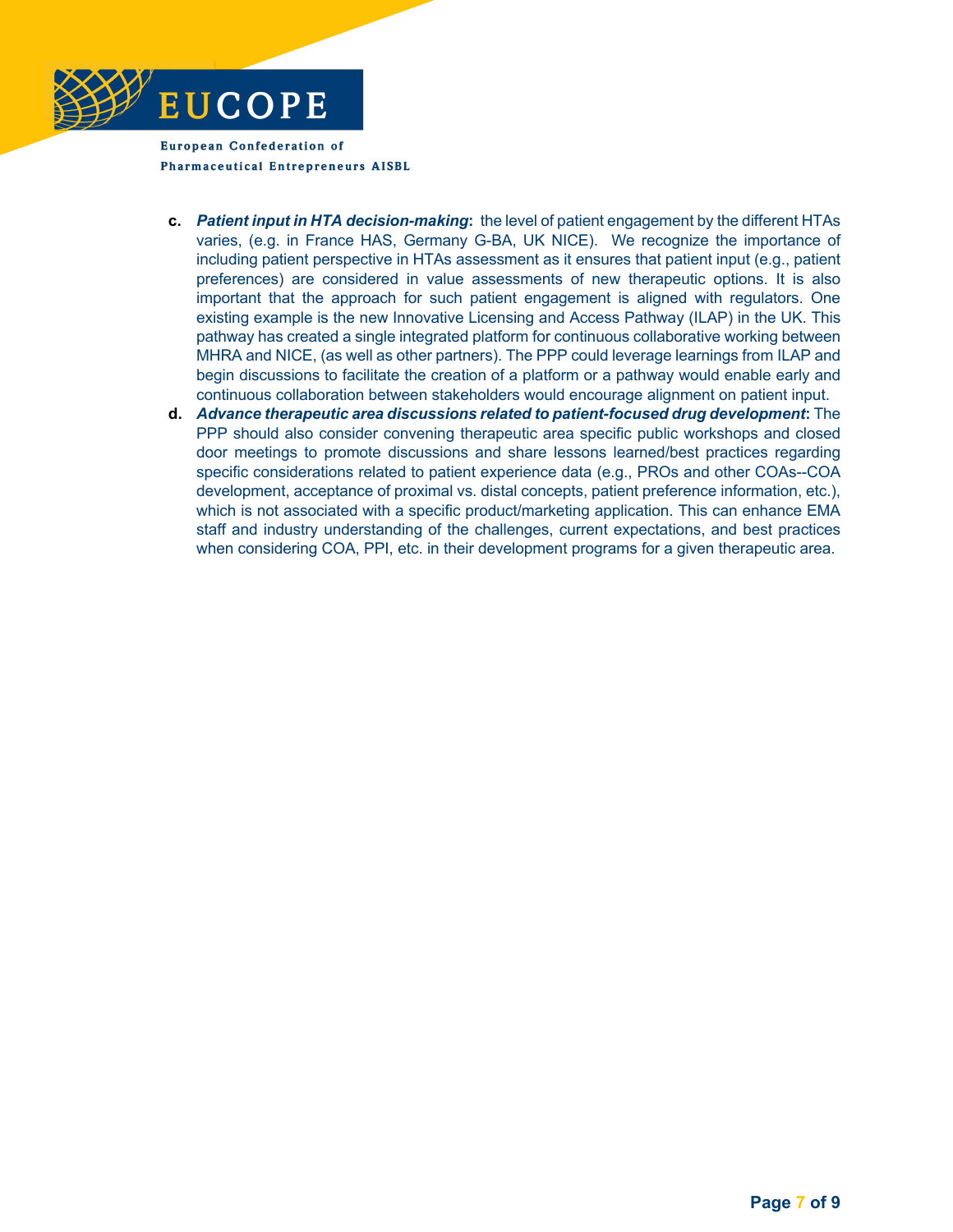

**Pharmaceutical Entrepreneurs AISBL** 

#### Annex I: Overview of Global efforts

**U.S:** In the US the Food and Drug Administration (FDA) established the Patient-Focused Drug Development (PFDD) initiative in 2012 to collect the patient perspectives on disease and treatment burden by conducting public meetings with patients' stakeholders. In 2017, FDA expanded the efforts to develop a series of guidance documents on methodological considerations for incorporating patient input into drug development and regulatory decision making.

**Canada1:** Health Canada is exploring approaches to engage patients, such as by including patient advocates at its standing Scientific and Expert Advisory Committees, as well as through pilots. The Patient Involvement Pilot Project in 2014 was one which explored the value and feasibility of patient input in orphan drugs. This pilot project is also exploring the most effective ways to involve patients in the benefit-risk assessment of therapeutic.

**Japan:** In 2019, the Pharmaceuticals and Medical Devices Agency (PMDA) established the "Patient Centricity Working Group" to incorporate the patient's voice in both drug and device regulation.

**ICH:** Recently, in 2020, the ICH Management Committee endorsed a draft ICH reflection paper on proposed ICH guideline work to advance PFDD. In addition, the ICH M4E(R2) CTD overview was updated in 2017, and now includes considerations for incorporating patient perspective into the benefit-risk assessment.

There are also a whole host of activities currently being undertaken across industry association groups, and public-private partnerships such as IMI (e.g. PARADIGM and PREFER), Patient-Focused Medicines Development (PFMD), CIOMS, etc.